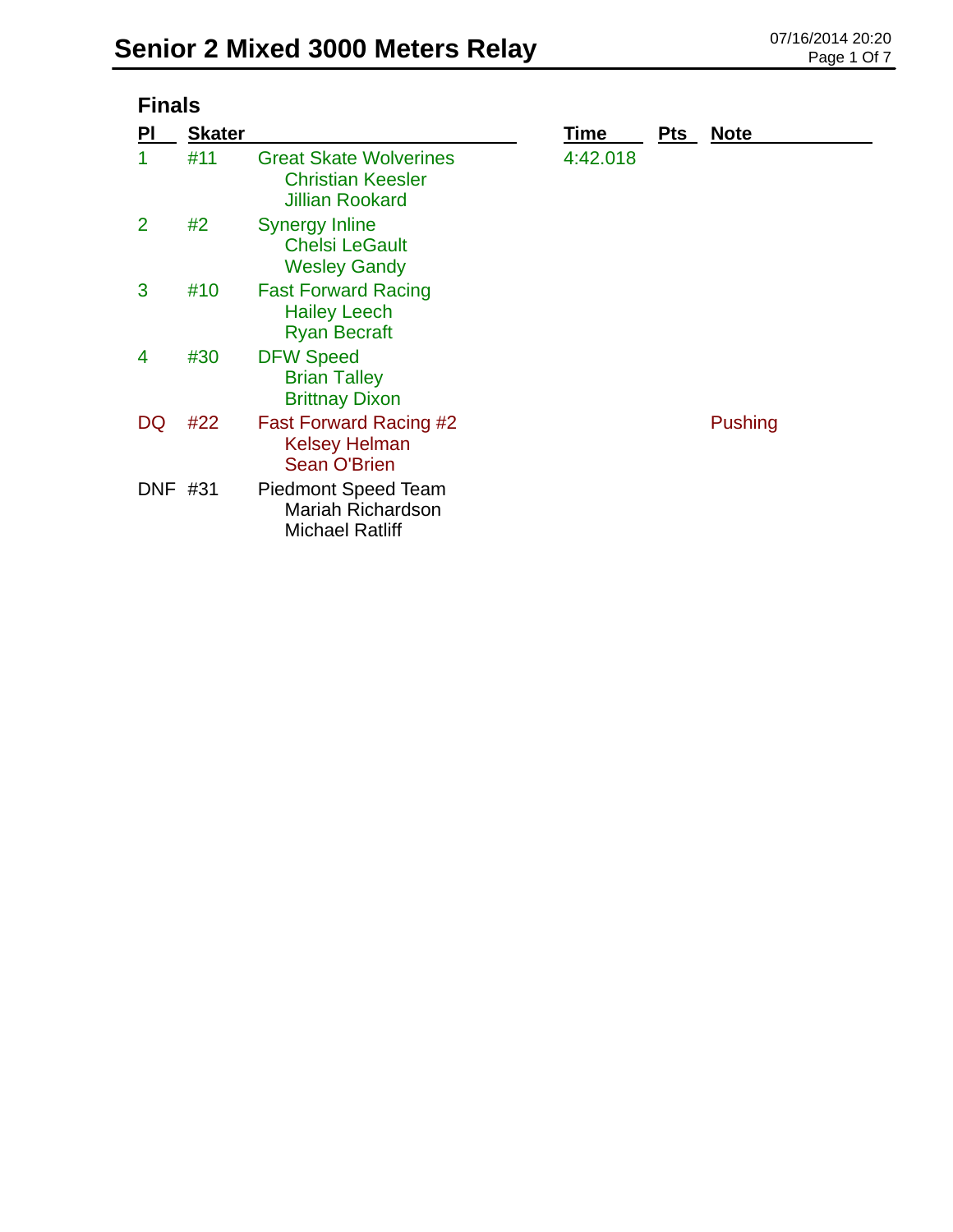|                | Heat #1       |                                                                       |      |            |                |
|----------------|---------------|-----------------------------------------------------------------------|------|------------|----------------|
| PI             | <b>Skater</b> |                                                                       | Time | <u>Pts</u> | <u>Note</u>    |
|                | #2            | <b>Synergy Inline</b><br><b>Chelsi LeGault</b><br><b>Wesley Gandy</b> |      |            | E1             |
| $\overline{2}$ | #4            | Piedmont Speed Team #2<br><b>Emily Reed</b><br><b>Joey Harmon</b>     |      |            | H <sub>2</sub> |
| 3              | #7            | <b>Team United #4</b><br><b>Aaliyah Grant</b><br><b>Nick Allee</b>    |      |            | E4             |
| 4              | #3            | DFW Speed #2<br><b>Brian Walker</b><br><b>Margo Stewart</b>           |      |            | D <sub>2</sub> |
| 5              | #6            | Valley Speed Team #4<br><b>Chrysta Rands</b><br><b>Kevin Carroll</b>  |      |            | <b>B4</b>      |
| DQ             | #5            | Team Florida #3<br><b>Coral Bryan</b><br><b>Dalton Parrish</b>        |      |            | Interference   |
|                |               | Pattison's Team Extreme                                               |      |            | Λ4             |
|                |               | Misha Averill<br><b>Brandon Hall</b>                                  |      |            |                |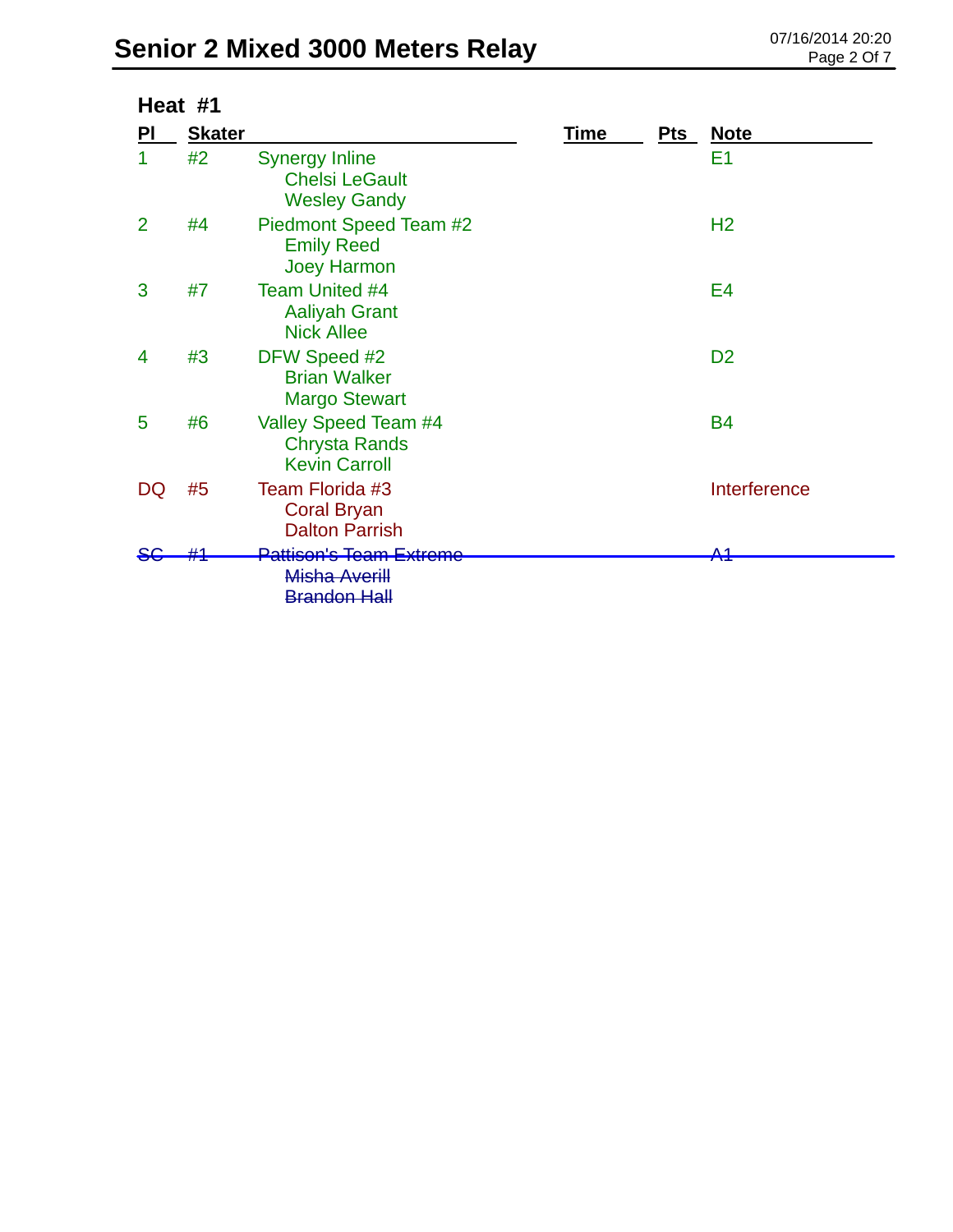| Heat #2        |               |                                                                                     |             |            |                |
|----------------|---------------|-------------------------------------------------------------------------------------|-------------|------------|----------------|
| PI             | <b>Skater</b> |                                                                                     | <b>Time</b> | <b>Pts</b> | <b>Note</b>    |
| 1              | #11           | <b>Great Skate Wolverines</b><br><b>Christian Keesler</b><br><b>Jillian Rookard</b> | 4:48.466    |            | F <sub>1</sub> |
| $\overline{2}$ | #10           | <b>Fast Forward Racing</b><br><b>Hailey Leech</b><br><b>Ryan Becraft</b>            |             |            | <b>B1</b>      |
| 3              | #15           | Piedmont Speed Team #3<br><b>Vali Thompson</b><br><b>Alex Holmes</b>                |             |            | H <sub>3</sub> |
| 4              | #13           | <b>Team United #2</b><br><b>Brianna Bocox</b><br><b>Tanner Worley</b>               |             |            | E2             |
| 5              | #16           | Stardust #4<br><b>Krista Brown</b><br><b>Mike Pantelakis</b>                        |             |            | C <sub>4</sub> |
| <del>S€</del>  |               | <b>DFW Speed #3</b>                                                                 |             |            | ÐЗ             |
|                |               | <b>Steven Southerland</b><br><b>Rose Cowling</b>                                    |             |            |                |
|                |               | <b>Pattison's Team Extreme #2</b><br>Lani Nacol<br><b>Zachary Sagiao</b>            |             |            | <del>A2</del>  |
|                | #17           | <b>Skateport Speed #4</b><br>Jamie Carney<br><b>Corey Trent</b>                     |             |            | E <sub>4</sub> |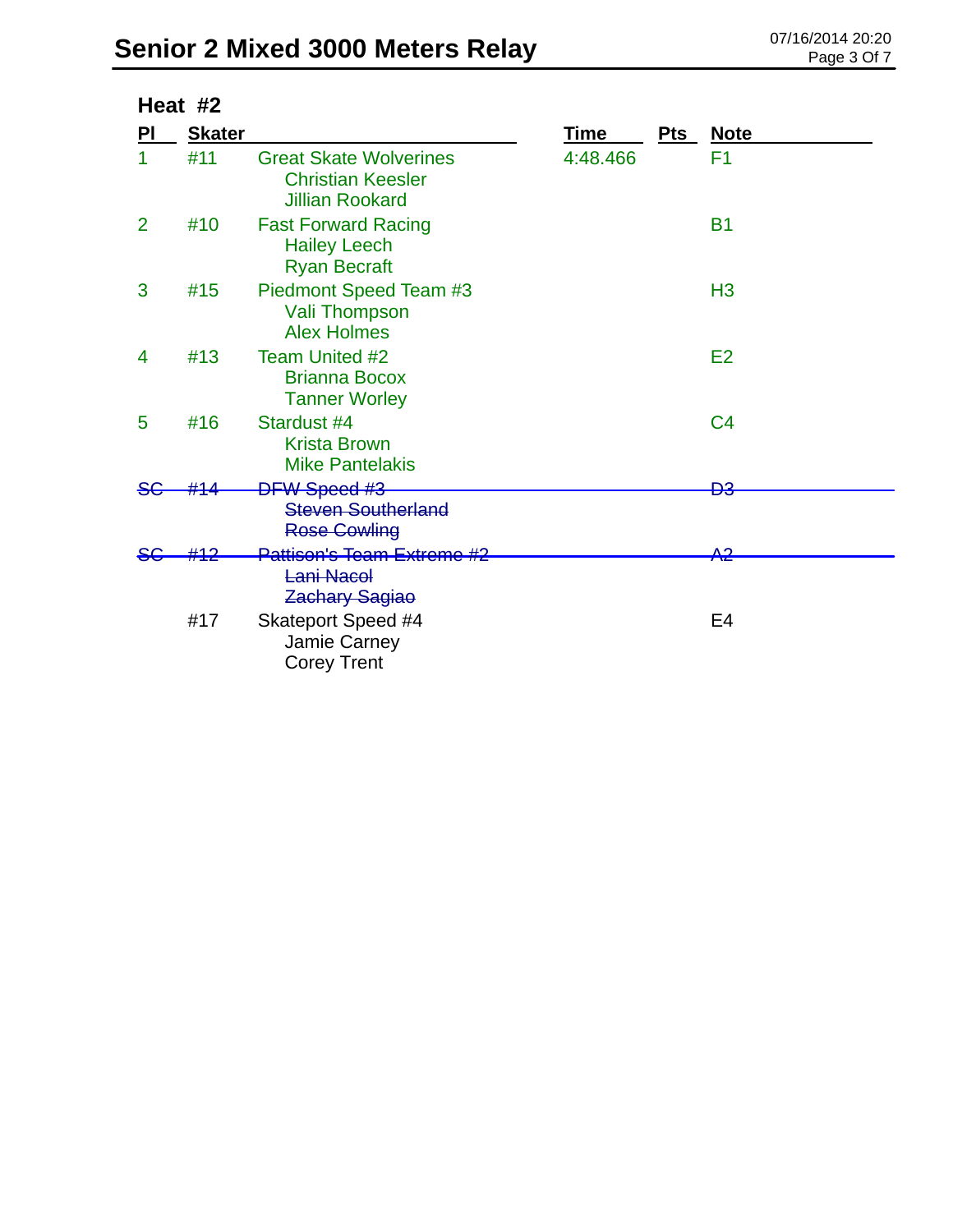| Heat #3        |               |                                                                                  |          |     |                  |
|----------------|---------------|----------------------------------------------------------------------------------|----------|-----|------------------|
| PI             | <b>Skater</b> |                                                                                  | Time     | Pts | <b>Note</b>      |
| 1              | #22           | <b>Fast Forward Racing #2</b><br><b>Kelsey Helman</b><br><b>Sean O'Brien</b>     | 4:49.952 |     | <b>B2</b>        |
| $\overline{2}$ | #20           | <b>Team Florida</b><br><b>Franchesca Bell</b><br><b>Jonathan Bell</b>            |          |     | C <sub>1</sub>   |
| 3              | #24           | Pattison's Team Extreme #3<br><b>Bethany Sweers</b><br><b>Joshua Fredrickson</b> |          |     | A <sub>3</sub>   |
| 4              | #25           | <b>Team United #3</b><br><b>Megan Gillis</b><br>Daniel Arango                    |          |     | E <sub>3</sub>   |
| 5              | #21           | No Limit Racing<br><b>Jacob Daniels</b><br><b>Kylee Irick</b>                    |          |     | G <sub>1</sub>   |
| 6              | #26           | Piedmont Speed Team #4<br><b>Renee Gress</b><br><b>Kimbel Chew</b>               |          |     | H4               |
| DQ             | #23           | GR Speed #2<br>Morgan McKey<br><b>Cameron Steele</b>                             |          |     | <b>Distanced</b> |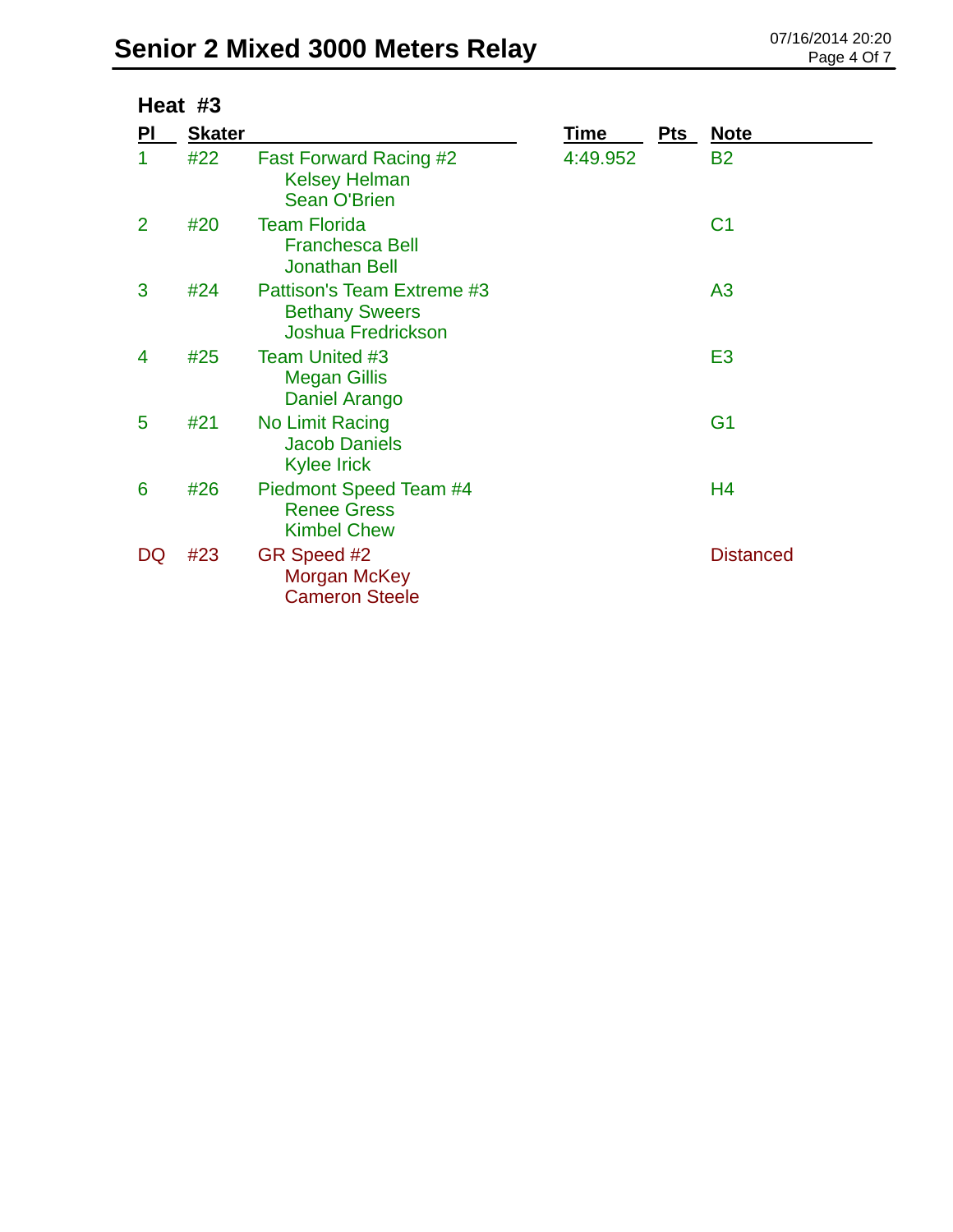|                | Heat #4       |                                                                                  |          |     |                  |  |  |
|----------------|---------------|----------------------------------------------------------------------------------|----------|-----|------------------|--|--|
| <u>PI</u>      | <b>Skater</b> |                                                                                  | Time     | Pts | <b>Note</b>      |  |  |
| 1              | #30           | <b>DFW Speed</b><br><b>Brian Talley</b><br><b>Brittnay Dixon</b>                 | 4:57.756 |     | D <sub>1</sub>   |  |  |
| $\overline{2}$ | #31           | <b>Piedmont Speed Team</b><br><b>Mariah Richardson</b><br><b>Michael Ratliff</b> |          |     | H1               |  |  |
| 3              | #32           | Stardust #2<br><b>Sydney Franklin</b><br><b>Chance Martin</b>                    |          |     | C <sub>2</sub>   |  |  |
| 4              | #36           | Pattison's Inline Racing #4<br><b>Harmonee Miller</b><br><b>Jared Fincher</b>    |          |     | A4               |  |  |
| 5              | #35           | GR Speed #3<br><b>Janelle Cole</b><br><b>LR Cole</b>                             |          |     | F <sub>3</sub>   |  |  |
| DQ             | #34           | Fast Forward Racing #3<br><b>McKenzie Brown</b><br><b>Stephen Hewitt</b>         |          |     | <b>Distanced</b> |  |  |
| DQ             | #33           | No Limit Racing #2<br><b>Kariann Saltsman</b><br><b>Westley Taylor Mills</b>     |          |     | <b>Distanced</b> |  |  |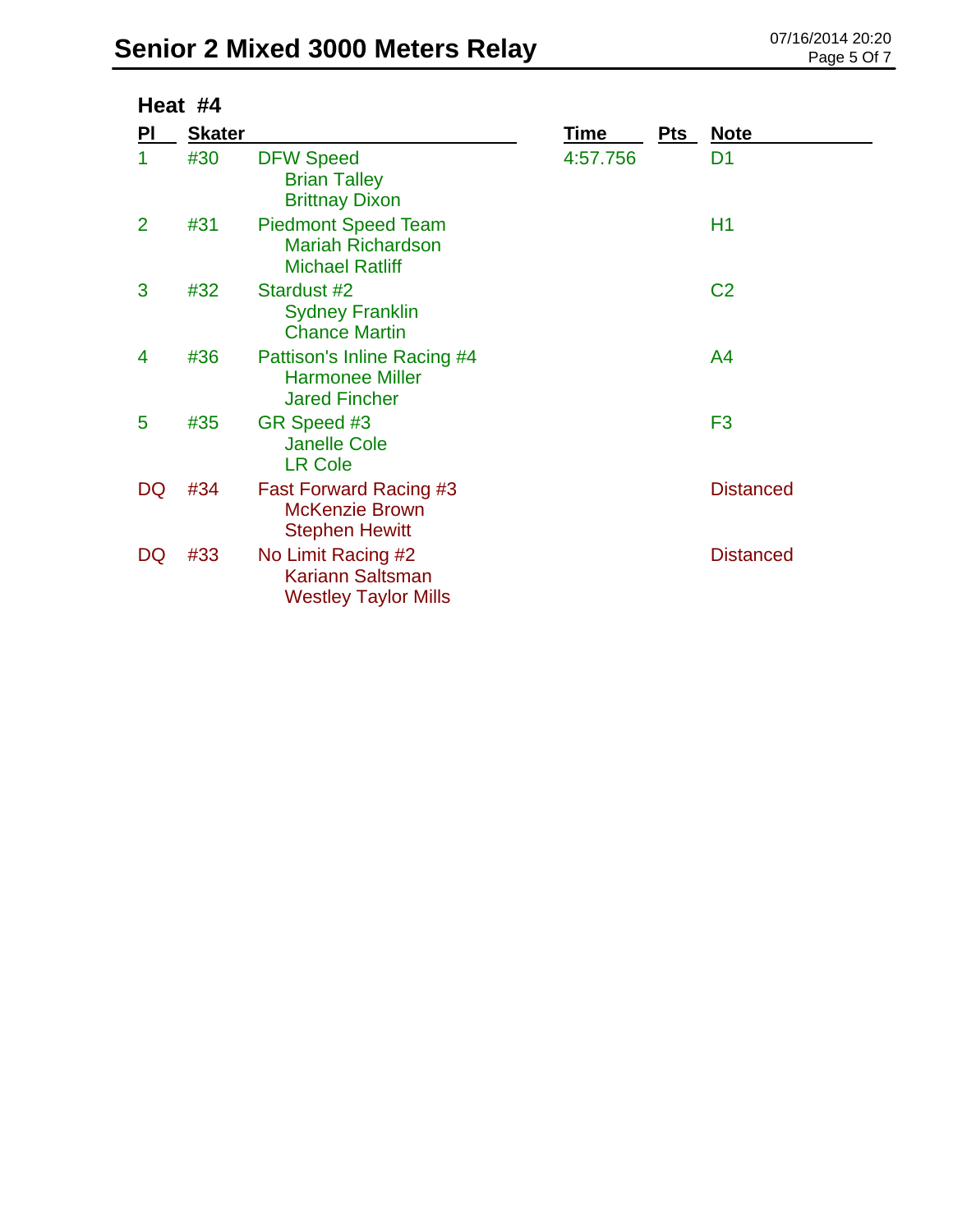### **Semifinals #1**

| PI | <b>Skater</b> |                                                                                  | Time     | <b>Pts</b> | <b>Note</b>      |
|----|---------------|----------------------------------------------------------------------------------|----------|------------|------------------|
| 1  | #2            | <b>Synergy Inline</b><br><b>Chelsi LeGault</b><br><b>Wesley Gandy</b>            | 4:49.644 |            |                  |
| 2  | #31           | <b>Piedmont Speed Team</b><br><b>Mariah Richardson</b><br><b>Michael Ratliff</b> |          |            |                  |
| 3  | #30           | <b>DFW Speed</b><br><b>Brian Talley</b><br><b>Brittnay Dixon</b>                 |          |            |                  |
| 4  | #4            | Piedmont Speed Team #2<br><b>Emily Reed</b><br><b>Joey Harmon</b>                |          |            |                  |
| 5  | #32           | Stardust #2<br><b>Sydney Franklin</b><br><b>Chance Martin</b>                    |          |            |                  |
| DQ | #7            | Team United #4<br><b>Aaliyah Grant</b><br><b>Nick Allee</b>                      |          |            | <b>Distanced</b> |